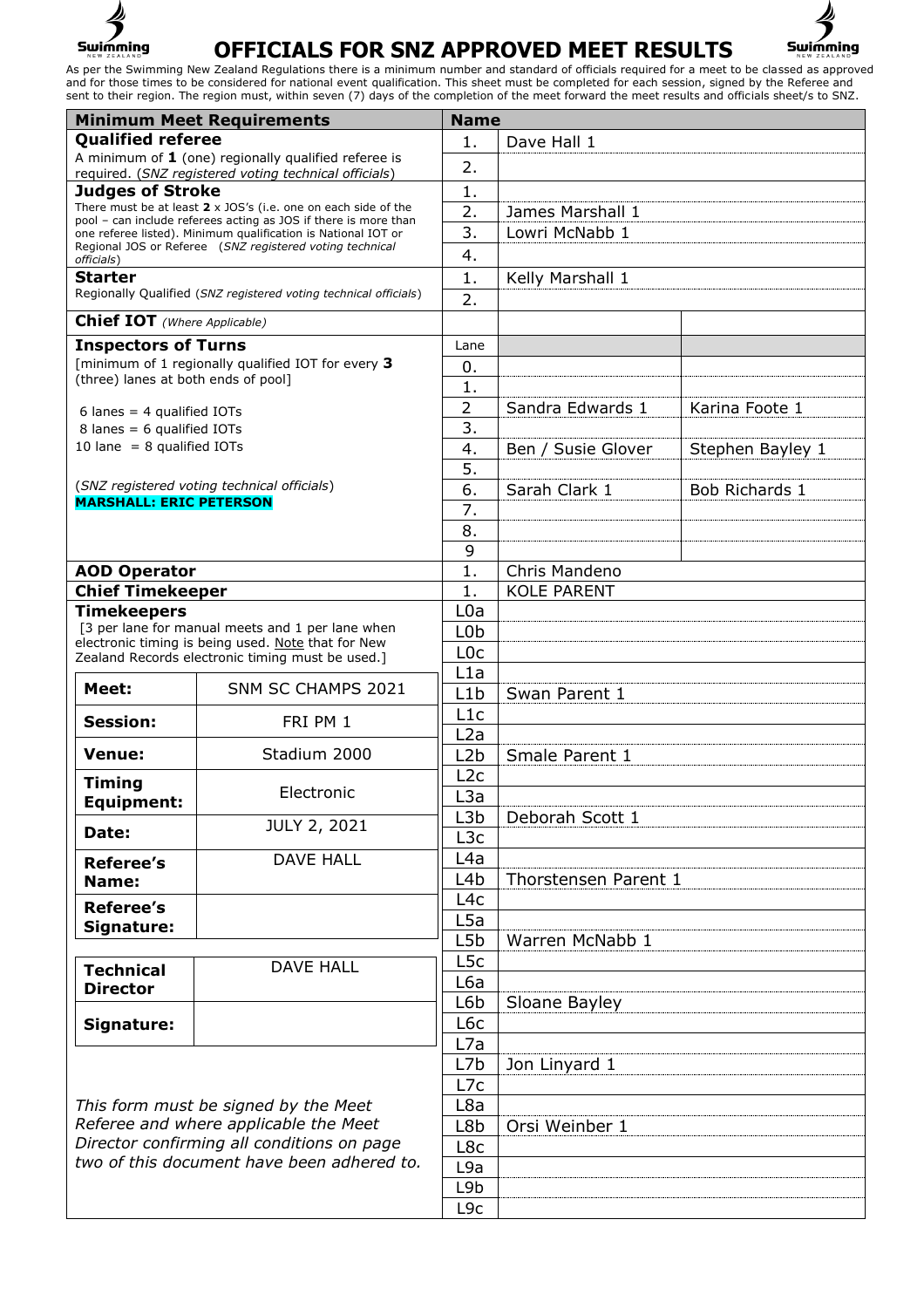



| <b>Minimum Meet Requirements</b>                                                    |                                                                                                                                  | <b>Name</b>      |                            |                   |
|-------------------------------------------------------------------------------------|----------------------------------------------------------------------------------------------------------------------------------|------------------|----------------------------|-------------------|
| <b>Qualified referee</b>                                                            |                                                                                                                                  | 1.               | Lees Seymour 1             |                   |
|                                                                                     | A minimum of $1$ (one) regionally qualified referee is                                                                           | 2.               | Jodie Lovell 1             |                   |
| required. (SNZ registered voting technical officials)<br><b>Judges of Stroke</b>    |                                                                                                                                  | 1.               |                            |                   |
|                                                                                     | There must be at least $2 \times$ JOS's (i.e. one on each side of the                                                            | 2.               | Cliff Satherley 1          |                   |
|                                                                                     | pool - can include referees acting as JOS if there is more than<br>one referee listed). Minimum qualification is National IOT or | 3.               | Lowri McNabb 2             |                   |
|                                                                                     | Regional JOS or Referee (SNZ registered voting technical                                                                         | 4.               | Clare Jones (T)            |                   |
| officials)<br><b>Starter</b>                                                        |                                                                                                                                  | 1.               |                            |                   |
|                                                                                     | Regionally Qualified (SNZ registered voting technical officials)                                                                 | 2.               | Kelly Marshall 2           |                   |
|                                                                                     |                                                                                                                                  |                  | Grant Lovell (T) 1         |                   |
| <b>Chief IOT</b> (Where Applicable)                                                 |                                                                                                                                  |                  |                            |                   |
| <b>Inspectors of Turns</b>                                                          |                                                                                                                                  | Lane             |                            |                   |
|                                                                                     | [minimum of 1 regionally qualified IOT for every 3<br>(three) lanes at both ends of pool]                                        | 0.               |                            |                   |
|                                                                                     |                                                                                                                                  | 1.               | John Wilson 1              | Hamish Grenfell 1 |
| 6 lanes = $4$ qualified IOTs                                                        |                                                                                                                                  | $\overline{2}$   |                            | Elin Reid (T)     |
| 8 lanes = 6 qualified IOTs<br>10 lane = $8$ qualified IOTs                          |                                                                                                                                  | 3.               | Bob Richards 2             | Nicky Douglas 1   |
|                                                                                     |                                                                                                                                  | 4.<br>5.         |                            | Ruth Bell (1)     |
|                                                                                     | (SNZ registered voting technical officials)                                                                                      | 6.               | Tracey Pawson 1            | Margaret Oliver   |
|                                                                                     | <b>MARSHALL: Eric Peterson, Natalie Gallagher</b>                                                                                | 7.               | Mandy Cain-Townley 1       | Yale Verran 1     |
|                                                                                     |                                                                                                                                  | 8.               |                            |                   |
|                                                                                     |                                                                                                                                  | 9                | Sandra Edwards 2           | Karina Foote 2    |
| <b>AOD Operator</b>                                                                 |                                                                                                                                  | $\overline{1}$ . | Chris Mandeno              |                   |
| <b>Chief Timekeeper</b>                                                             |                                                                                                                                  | 1.               | Anna Loach 1               |                   |
| <b>Timekeepers</b>                                                                  |                                                                                                                                  | L0a              | Pogo Paterson 1            |                   |
|                                                                                     | [3 per lane for manual meets and 1 per lane when                                                                                 | L <sub>0</sub> b | Bridgette Daly 1           |                   |
|                                                                                     | electronic timing is being used. Note that for New                                                                               | L <sub>0</sub> c |                            |                   |
|                                                                                     | Zealand Records electronic timing must be used.]                                                                                 | L1a              | Ina Schulze Steinen 1      |                   |
| Meet:                                                                               | SNM SC CHAMPS 2021                                                                                                               | L1b              | <b>LONGMAN PARENT NSSC</b> |                   |
| <b>Session:</b>                                                                     | SAT AM 2                                                                                                                         | L1c              |                            |                   |
|                                                                                     |                                                                                                                                  | L2a              | Jon Linyard 2              |                   |
| Venue:                                                                              | Stadium 2000                                                                                                                     | L <sub>2</sub> b | Lauren Urquart 1           |                   |
| Timing                                                                              |                                                                                                                                  | L2c              |                            |                   |
| <b>Equipment:</b>                                                                   | Electronic                                                                                                                       | L <sub>3</sub> a | Gerald Cunningham 1        |                   |
|                                                                                     | <b>JULY 3, 2021</b>                                                                                                              |                  | Brenda Rutledge 1          |                   |
| Date:                                                                               |                                                                                                                                  | L <sub>3</sub> c |                            |                   |
| <b>Referee's</b>                                                                    |                                                                                                                                  | L4a              | McLaughlan Parent 1        |                   |
| Name:                                                                               |                                                                                                                                  | L4b              | Sarah Dillon 1             |                   |
| <b>Referee's</b>                                                                    |                                                                                                                                  | L <sub>4</sub> c |                            |                   |
| Signature:                                                                          |                                                                                                                                  | L5a              | Annette Adams 1            |                   |
| <b>Technical</b>                                                                    |                                                                                                                                  | L5b              | Fran Watts 1               |                   |
| <b>Director</b>                                                                     |                                                                                                                                  | L <sub>5</sub> c |                            |                   |
| <b>Technical</b>                                                                    |                                                                                                                                  | L6a              | Rob Eden 1                 |                   |
| <b>Director</b>                                                                     |                                                                                                                                  | L6b              | Lis Cleland 1              |                   |
| <b>Signature</b>                                                                    |                                                                                                                                  | L6c              |                            |                   |
|                                                                                     |                                                                                                                                  | L7a              | Jan Smith 1                |                   |
|                                                                                     |                                                                                                                                  | L7b              | Sue Ketel 1                |                   |
|                                                                                     |                                                                                                                                  | L7c              |                            |                   |
| This form must be signed by the Meet                                                |                                                                                                                                  | L8a              | Price Parent1              |                   |
| Referee and where applicable the Meet<br>Director confirming all conditions on page |                                                                                                                                  | L8b              | Nicole Banks 1             |                   |
| two of this document have been adhered to.                                          |                                                                                                                                  | L8c              |                            |                   |
|                                                                                     |                                                                                                                                  | L9a<br>L9b       | Howes Parent 1             |                   |
|                                                                                     |                                                                                                                                  |                  | Matt Yeo 1                 |                   |
|                                                                                     |                                                                                                                                  | L9c              |                            |                   |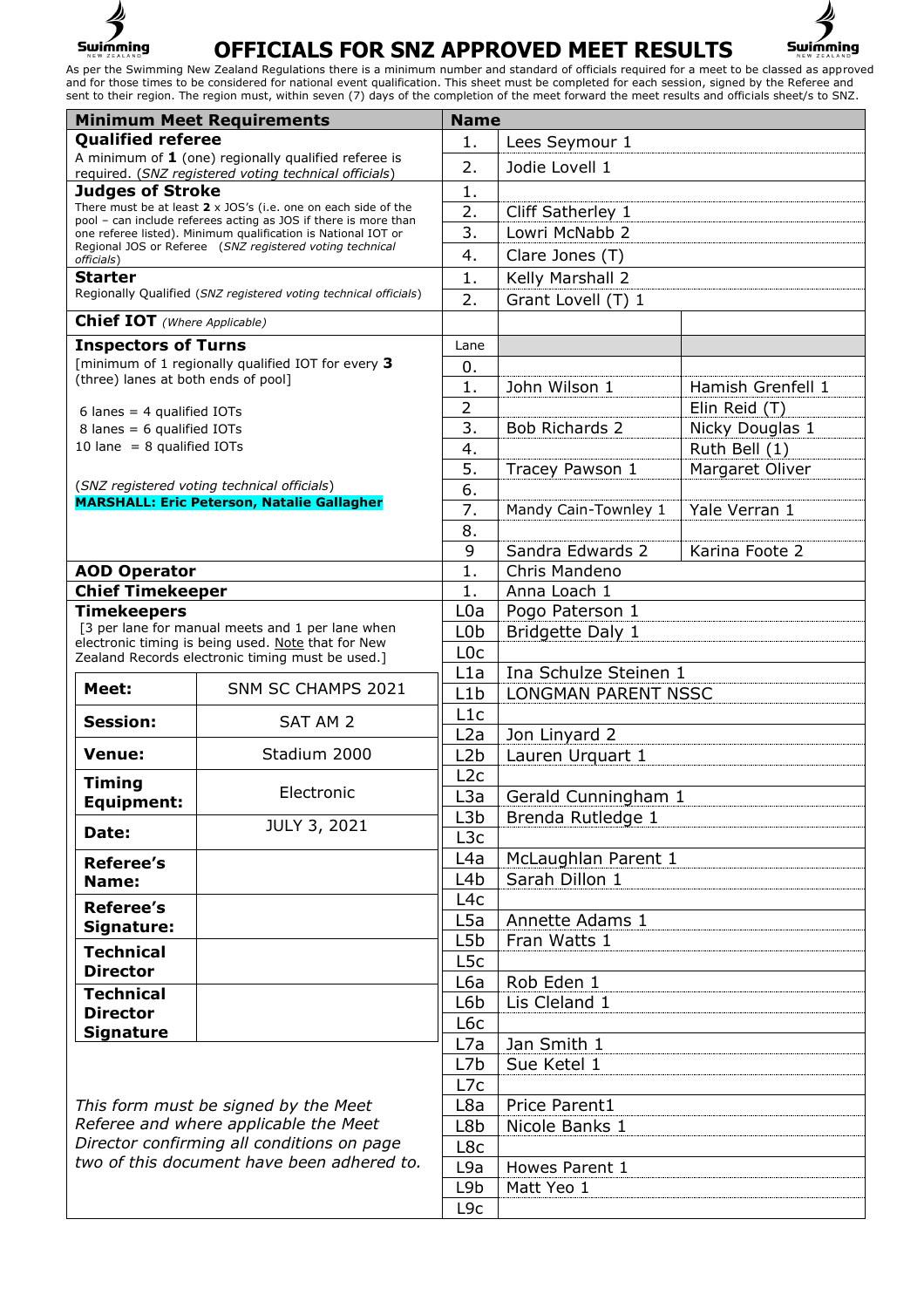



| <b>Qualified referee</b><br>1.<br>Dave Hall 2<br>A minimum of 1 (one) regionally qualified referee is<br>2.<br>Lees Seymour 2, Cliff Satherley 2(T)<br>required. (SNZ registered voting technical officials)<br><b>Judges of Stroke</b><br>1.<br>There must be at least $2 \times 30S$ 's (i.e. one on each side of the<br>2.<br>Jodie Lovell 2<br>pool - can include referees acting as JOS if there is more than<br>3.<br>Steve Bryant 1<br>one referee listed). Minimum qualification is National IOT or<br>Regional JOS or Referee (SNZ registered voting technical<br>4.<br>Clare Jones (T)<br>officials)<br><b>Starter</b><br>Stephen Bayley 2<br>1.<br>Regionally Qualified (SNZ registered voting technical officials)<br>2.<br>Grant Lovell (T) 2<br><b>Chief IOT</b> (Where Applicable)<br><b>Inspectors of Turns</b><br>Lane<br>[minimum of 1 regionally qualified IOT for every 3<br>0.<br>(three) lanes at both ends of pool]<br>1.<br>James Marshall 2<br>Cara Tremblay 1<br>2<br>Elin Reid (T)<br>6 lanes = $4$ qualified IOTs<br>3.<br>Lowri McNabb 3<br>John Wilson 2<br>8 lanes = $6$ qualified IOTs<br>10 lane = $8$ qualified IOTs<br>4.<br>Nick Kole (T)<br>5.<br>Mandy Cain-Townley 2<br>Yale Verran 2<br>(SNZ registered voting technical officials)<br>6.<br><b>MARSHALL: Eric Peterson, Natalie Gallagher &amp;</b><br>7.<br>Shane Skehan 1<br>Nicky Douglas 2<br>Penny Scott in training @<br>8.<br>9<br>Sandra Edwards 3<br>Marianne Timpson 1<br>1.<br>Chris Mandeno<br><b>AOD Operator</b><br><b>Chief Timekeeper</b><br>1.<br>Nigel Timpson 2<br><b>Timekeepers</b><br>L0a<br>Sarah Aymes 1<br>[3 per lane for manual meets and 1 per lane when<br>Jackie Eden 2<br>L <sub>0</sub> b<br>electronic timing is being used. Note that for New<br>L <sub>0</sub> c<br>Zealand Records electronic timing must be used.]<br>Isaac Russell 1<br>L1a<br>SNM SC CHAMPS 2021<br>Meet:<br>L1b<br>Rob Eden 2<br>L1c<br>Session:<br>SAT PM 3<br>Deborah Scott 2<br>L2a<br>Stadium 2000<br><b>Venue:</b><br>L <sub>2</sub> b<br>Jan Smith 1<br>L2c<br><b>Timing</b><br>Electronic<br>L <sub>3</sub> a<br>Rachel Anderson 1<br>Equipment:<br>Susannah Peckham 1<br>L3b<br>JULY 3, 2021<br>Date:<br>L <sub>3</sub> c<br>Susan Bugler 1<br>Dave Hall<br>L4a<br><b>Referee's</b><br>Pogo Paterson 2<br>L4b<br>Name:<br>L4c<br>Referee's<br>L5a<br>Greg Bugler 1<br>Signature:<br>L <sub>5</sub> b<br>Jill Barr 2<br>Dave Hall<br><b>Technical</b><br>L <sub>5</sub> c<br><b>Director</b><br>L6a<br>Symon Claridge 1<br><b>Technical</b><br>L6b<br><b>Howie Parent NSSC</b><br><b>Director</b><br>L6c<br><b>Signature</b><br>L7a<br>Alison Satherley 1<br>L7b<br>Tanya Glenn 1<br>L7c<br>Brenda Rutledge 2<br>This form must be signed by the Meet<br>L8a<br>Referee and where applicable the Meet<br>Sarah Dillon 2<br>L8b<br>Director confirming all conditions on page<br>L8c<br>two of this document have been adhered to.<br>L9a<br>Dominic Cain Townley 1<br>L9b<br>Dave Fissenden 1<br>L <sub>9c</sub> | <b>Minimum Meet Requirements</b> |  | <b>Name</b> |  |  |
|--------------------------------------------------------------------------------------------------------------------------------------------------------------------------------------------------------------------------------------------------------------------------------------------------------------------------------------------------------------------------------------------------------------------------------------------------------------------------------------------------------------------------------------------------------------------------------------------------------------------------------------------------------------------------------------------------------------------------------------------------------------------------------------------------------------------------------------------------------------------------------------------------------------------------------------------------------------------------------------------------------------------------------------------------------------------------------------------------------------------------------------------------------------------------------------------------------------------------------------------------------------------------------------------------------------------------------------------------------------------------------------------------------------------------------------------------------------------------------------------------------------------------------------------------------------------------------------------------------------------------------------------------------------------------------------------------------------------------------------------------------------------------------------------------------------------------------------------------------------------------------------------------------------------------------------------------------------------------------------------------------------------------------------------------------------------------------------------------------------------------------------------------------------------------------------------------------------------------------------------------------------------------------------------------------------------------------------------------------------------------------------------------------------------------------------------------------------------------------------------------------------------------------------------------------------------------------------------------------------------------------------------------------------------------------------------------------------------------------------------------------------------------------------------------------------------------------------------------------------------------------------------------------------------------------------------------------------------------------------------------------------------------|----------------------------------|--|-------------|--|--|
|                                                                                                                                                                                                                                                                                                                                                                                                                                                                                                                                                                                                                                                                                                                                                                                                                                                                                                                                                                                                                                                                                                                                                                                                                                                                                                                                                                                                                                                                                                                                                                                                                                                                                                                                                                                                                                                                                                                                                                                                                                                                                                                                                                                                                                                                                                                                                                                                                                                                                                                                                                                                                                                                                                                                                                                                                                                                                                                                                                                                                          |                                  |  |             |  |  |
|                                                                                                                                                                                                                                                                                                                                                                                                                                                                                                                                                                                                                                                                                                                                                                                                                                                                                                                                                                                                                                                                                                                                                                                                                                                                                                                                                                                                                                                                                                                                                                                                                                                                                                                                                                                                                                                                                                                                                                                                                                                                                                                                                                                                                                                                                                                                                                                                                                                                                                                                                                                                                                                                                                                                                                                                                                                                                                                                                                                                                          |                                  |  |             |  |  |
|                                                                                                                                                                                                                                                                                                                                                                                                                                                                                                                                                                                                                                                                                                                                                                                                                                                                                                                                                                                                                                                                                                                                                                                                                                                                                                                                                                                                                                                                                                                                                                                                                                                                                                                                                                                                                                                                                                                                                                                                                                                                                                                                                                                                                                                                                                                                                                                                                                                                                                                                                                                                                                                                                                                                                                                                                                                                                                                                                                                                                          |                                  |  |             |  |  |
|                                                                                                                                                                                                                                                                                                                                                                                                                                                                                                                                                                                                                                                                                                                                                                                                                                                                                                                                                                                                                                                                                                                                                                                                                                                                                                                                                                                                                                                                                                                                                                                                                                                                                                                                                                                                                                                                                                                                                                                                                                                                                                                                                                                                                                                                                                                                                                                                                                                                                                                                                                                                                                                                                                                                                                                                                                                                                                                                                                                                                          |                                  |  |             |  |  |
|                                                                                                                                                                                                                                                                                                                                                                                                                                                                                                                                                                                                                                                                                                                                                                                                                                                                                                                                                                                                                                                                                                                                                                                                                                                                                                                                                                                                                                                                                                                                                                                                                                                                                                                                                                                                                                                                                                                                                                                                                                                                                                                                                                                                                                                                                                                                                                                                                                                                                                                                                                                                                                                                                                                                                                                                                                                                                                                                                                                                                          |                                  |  |             |  |  |
|                                                                                                                                                                                                                                                                                                                                                                                                                                                                                                                                                                                                                                                                                                                                                                                                                                                                                                                                                                                                                                                                                                                                                                                                                                                                                                                                                                                                                                                                                                                                                                                                                                                                                                                                                                                                                                                                                                                                                                                                                                                                                                                                                                                                                                                                                                                                                                                                                                                                                                                                                                                                                                                                                                                                                                                                                                                                                                                                                                                                                          |                                  |  |             |  |  |
|                                                                                                                                                                                                                                                                                                                                                                                                                                                                                                                                                                                                                                                                                                                                                                                                                                                                                                                                                                                                                                                                                                                                                                                                                                                                                                                                                                                                                                                                                                                                                                                                                                                                                                                                                                                                                                                                                                                                                                                                                                                                                                                                                                                                                                                                                                                                                                                                                                                                                                                                                                                                                                                                                                                                                                                                                                                                                                                                                                                                                          |                                  |  |             |  |  |
|                                                                                                                                                                                                                                                                                                                                                                                                                                                                                                                                                                                                                                                                                                                                                                                                                                                                                                                                                                                                                                                                                                                                                                                                                                                                                                                                                                                                                                                                                                                                                                                                                                                                                                                                                                                                                                                                                                                                                                                                                                                                                                                                                                                                                                                                                                                                                                                                                                                                                                                                                                                                                                                                                                                                                                                                                                                                                                                                                                                                                          |                                  |  |             |  |  |
|                                                                                                                                                                                                                                                                                                                                                                                                                                                                                                                                                                                                                                                                                                                                                                                                                                                                                                                                                                                                                                                                                                                                                                                                                                                                                                                                                                                                                                                                                                                                                                                                                                                                                                                                                                                                                                                                                                                                                                                                                                                                                                                                                                                                                                                                                                                                                                                                                                                                                                                                                                                                                                                                                                                                                                                                                                                                                                                                                                                                                          |                                  |  |             |  |  |
|                                                                                                                                                                                                                                                                                                                                                                                                                                                                                                                                                                                                                                                                                                                                                                                                                                                                                                                                                                                                                                                                                                                                                                                                                                                                                                                                                                                                                                                                                                                                                                                                                                                                                                                                                                                                                                                                                                                                                                                                                                                                                                                                                                                                                                                                                                                                                                                                                                                                                                                                                                                                                                                                                                                                                                                                                                                                                                                                                                                                                          |                                  |  |             |  |  |
|                                                                                                                                                                                                                                                                                                                                                                                                                                                                                                                                                                                                                                                                                                                                                                                                                                                                                                                                                                                                                                                                                                                                                                                                                                                                                                                                                                                                                                                                                                                                                                                                                                                                                                                                                                                                                                                                                                                                                                                                                                                                                                                                                                                                                                                                                                                                                                                                                                                                                                                                                                                                                                                                                                                                                                                                                                                                                                                                                                                                                          |                                  |  |             |  |  |
|                                                                                                                                                                                                                                                                                                                                                                                                                                                                                                                                                                                                                                                                                                                                                                                                                                                                                                                                                                                                                                                                                                                                                                                                                                                                                                                                                                                                                                                                                                                                                                                                                                                                                                                                                                                                                                                                                                                                                                                                                                                                                                                                                                                                                                                                                                                                                                                                                                                                                                                                                                                                                                                                                                                                                                                                                                                                                                                                                                                                                          |                                  |  |             |  |  |
|                                                                                                                                                                                                                                                                                                                                                                                                                                                                                                                                                                                                                                                                                                                                                                                                                                                                                                                                                                                                                                                                                                                                                                                                                                                                                                                                                                                                                                                                                                                                                                                                                                                                                                                                                                                                                                                                                                                                                                                                                                                                                                                                                                                                                                                                                                                                                                                                                                                                                                                                                                                                                                                                                                                                                                                                                                                                                                                                                                                                                          |                                  |  |             |  |  |
|                                                                                                                                                                                                                                                                                                                                                                                                                                                                                                                                                                                                                                                                                                                                                                                                                                                                                                                                                                                                                                                                                                                                                                                                                                                                                                                                                                                                                                                                                                                                                                                                                                                                                                                                                                                                                                                                                                                                                                                                                                                                                                                                                                                                                                                                                                                                                                                                                                                                                                                                                                                                                                                                                                                                                                                                                                                                                                                                                                                                                          |                                  |  |             |  |  |
|                                                                                                                                                                                                                                                                                                                                                                                                                                                                                                                                                                                                                                                                                                                                                                                                                                                                                                                                                                                                                                                                                                                                                                                                                                                                                                                                                                                                                                                                                                                                                                                                                                                                                                                                                                                                                                                                                                                                                                                                                                                                                                                                                                                                                                                                                                                                                                                                                                                                                                                                                                                                                                                                                                                                                                                                                                                                                                                                                                                                                          |                                  |  |             |  |  |
|                                                                                                                                                                                                                                                                                                                                                                                                                                                                                                                                                                                                                                                                                                                                                                                                                                                                                                                                                                                                                                                                                                                                                                                                                                                                                                                                                                                                                                                                                                                                                                                                                                                                                                                                                                                                                                                                                                                                                                                                                                                                                                                                                                                                                                                                                                                                                                                                                                                                                                                                                                                                                                                                                                                                                                                                                                                                                                                                                                                                                          |                                  |  |             |  |  |
|                                                                                                                                                                                                                                                                                                                                                                                                                                                                                                                                                                                                                                                                                                                                                                                                                                                                                                                                                                                                                                                                                                                                                                                                                                                                                                                                                                                                                                                                                                                                                                                                                                                                                                                                                                                                                                                                                                                                                                                                                                                                                                                                                                                                                                                                                                                                                                                                                                                                                                                                                                                                                                                                                                                                                                                                                                                                                                                                                                                                                          |                                  |  |             |  |  |
|                                                                                                                                                                                                                                                                                                                                                                                                                                                                                                                                                                                                                                                                                                                                                                                                                                                                                                                                                                                                                                                                                                                                                                                                                                                                                                                                                                                                                                                                                                                                                                                                                                                                                                                                                                                                                                                                                                                                                                                                                                                                                                                                                                                                                                                                                                                                                                                                                                                                                                                                                                                                                                                                                                                                                                                                                                                                                                                                                                                                                          |                                  |  |             |  |  |
|                                                                                                                                                                                                                                                                                                                                                                                                                                                                                                                                                                                                                                                                                                                                                                                                                                                                                                                                                                                                                                                                                                                                                                                                                                                                                                                                                                                                                                                                                                                                                                                                                                                                                                                                                                                                                                                                                                                                                                                                                                                                                                                                                                                                                                                                                                                                                                                                                                                                                                                                                                                                                                                                                                                                                                                                                                                                                                                                                                                                                          |                                  |  |             |  |  |
|                                                                                                                                                                                                                                                                                                                                                                                                                                                                                                                                                                                                                                                                                                                                                                                                                                                                                                                                                                                                                                                                                                                                                                                                                                                                                                                                                                                                                                                                                                                                                                                                                                                                                                                                                                                                                                                                                                                                                                                                                                                                                                                                                                                                                                                                                                                                                                                                                                                                                                                                                                                                                                                                                                                                                                                                                                                                                                                                                                                                                          |                                  |  |             |  |  |
|                                                                                                                                                                                                                                                                                                                                                                                                                                                                                                                                                                                                                                                                                                                                                                                                                                                                                                                                                                                                                                                                                                                                                                                                                                                                                                                                                                                                                                                                                                                                                                                                                                                                                                                                                                                                                                                                                                                                                                                                                                                                                                                                                                                                                                                                                                                                                                                                                                                                                                                                                                                                                                                                                                                                                                                                                                                                                                                                                                                                                          |                                  |  |             |  |  |
|                                                                                                                                                                                                                                                                                                                                                                                                                                                                                                                                                                                                                                                                                                                                                                                                                                                                                                                                                                                                                                                                                                                                                                                                                                                                                                                                                                                                                                                                                                                                                                                                                                                                                                                                                                                                                                                                                                                                                                                                                                                                                                                                                                                                                                                                                                                                                                                                                                                                                                                                                                                                                                                                                                                                                                                                                                                                                                                                                                                                                          |                                  |  |             |  |  |
|                                                                                                                                                                                                                                                                                                                                                                                                                                                                                                                                                                                                                                                                                                                                                                                                                                                                                                                                                                                                                                                                                                                                                                                                                                                                                                                                                                                                                                                                                                                                                                                                                                                                                                                                                                                                                                                                                                                                                                                                                                                                                                                                                                                                                                                                                                                                                                                                                                                                                                                                                                                                                                                                                                                                                                                                                                                                                                                                                                                                                          |                                  |  |             |  |  |
|                                                                                                                                                                                                                                                                                                                                                                                                                                                                                                                                                                                                                                                                                                                                                                                                                                                                                                                                                                                                                                                                                                                                                                                                                                                                                                                                                                                                                                                                                                                                                                                                                                                                                                                                                                                                                                                                                                                                                                                                                                                                                                                                                                                                                                                                                                                                                                                                                                                                                                                                                                                                                                                                                                                                                                                                                                                                                                                                                                                                                          |                                  |  |             |  |  |
|                                                                                                                                                                                                                                                                                                                                                                                                                                                                                                                                                                                                                                                                                                                                                                                                                                                                                                                                                                                                                                                                                                                                                                                                                                                                                                                                                                                                                                                                                                                                                                                                                                                                                                                                                                                                                                                                                                                                                                                                                                                                                                                                                                                                                                                                                                                                                                                                                                                                                                                                                                                                                                                                                                                                                                                                                                                                                                                                                                                                                          |                                  |  |             |  |  |
|                                                                                                                                                                                                                                                                                                                                                                                                                                                                                                                                                                                                                                                                                                                                                                                                                                                                                                                                                                                                                                                                                                                                                                                                                                                                                                                                                                                                                                                                                                                                                                                                                                                                                                                                                                                                                                                                                                                                                                                                                                                                                                                                                                                                                                                                                                                                                                                                                                                                                                                                                                                                                                                                                                                                                                                                                                                                                                                                                                                                                          |                                  |  |             |  |  |
|                                                                                                                                                                                                                                                                                                                                                                                                                                                                                                                                                                                                                                                                                                                                                                                                                                                                                                                                                                                                                                                                                                                                                                                                                                                                                                                                                                                                                                                                                                                                                                                                                                                                                                                                                                                                                                                                                                                                                                                                                                                                                                                                                                                                                                                                                                                                                                                                                                                                                                                                                                                                                                                                                                                                                                                                                                                                                                                                                                                                                          |                                  |  |             |  |  |
|                                                                                                                                                                                                                                                                                                                                                                                                                                                                                                                                                                                                                                                                                                                                                                                                                                                                                                                                                                                                                                                                                                                                                                                                                                                                                                                                                                                                                                                                                                                                                                                                                                                                                                                                                                                                                                                                                                                                                                                                                                                                                                                                                                                                                                                                                                                                                                                                                                                                                                                                                                                                                                                                                                                                                                                                                                                                                                                                                                                                                          |                                  |  |             |  |  |
|                                                                                                                                                                                                                                                                                                                                                                                                                                                                                                                                                                                                                                                                                                                                                                                                                                                                                                                                                                                                                                                                                                                                                                                                                                                                                                                                                                                                                                                                                                                                                                                                                                                                                                                                                                                                                                                                                                                                                                                                                                                                                                                                                                                                                                                                                                                                                                                                                                                                                                                                                                                                                                                                                                                                                                                                                                                                                                                                                                                                                          |                                  |  |             |  |  |
|                                                                                                                                                                                                                                                                                                                                                                                                                                                                                                                                                                                                                                                                                                                                                                                                                                                                                                                                                                                                                                                                                                                                                                                                                                                                                                                                                                                                                                                                                                                                                                                                                                                                                                                                                                                                                                                                                                                                                                                                                                                                                                                                                                                                                                                                                                                                                                                                                                                                                                                                                                                                                                                                                                                                                                                                                                                                                                                                                                                                                          |                                  |  |             |  |  |
|                                                                                                                                                                                                                                                                                                                                                                                                                                                                                                                                                                                                                                                                                                                                                                                                                                                                                                                                                                                                                                                                                                                                                                                                                                                                                                                                                                                                                                                                                                                                                                                                                                                                                                                                                                                                                                                                                                                                                                                                                                                                                                                                                                                                                                                                                                                                                                                                                                                                                                                                                                                                                                                                                                                                                                                                                                                                                                                                                                                                                          |                                  |  |             |  |  |
|                                                                                                                                                                                                                                                                                                                                                                                                                                                                                                                                                                                                                                                                                                                                                                                                                                                                                                                                                                                                                                                                                                                                                                                                                                                                                                                                                                                                                                                                                                                                                                                                                                                                                                                                                                                                                                                                                                                                                                                                                                                                                                                                                                                                                                                                                                                                                                                                                                                                                                                                                                                                                                                                                                                                                                                                                                                                                                                                                                                                                          |                                  |  |             |  |  |
|                                                                                                                                                                                                                                                                                                                                                                                                                                                                                                                                                                                                                                                                                                                                                                                                                                                                                                                                                                                                                                                                                                                                                                                                                                                                                                                                                                                                                                                                                                                                                                                                                                                                                                                                                                                                                                                                                                                                                                                                                                                                                                                                                                                                                                                                                                                                                                                                                                                                                                                                                                                                                                                                                                                                                                                                                                                                                                                                                                                                                          |                                  |  |             |  |  |
|                                                                                                                                                                                                                                                                                                                                                                                                                                                                                                                                                                                                                                                                                                                                                                                                                                                                                                                                                                                                                                                                                                                                                                                                                                                                                                                                                                                                                                                                                                                                                                                                                                                                                                                                                                                                                                                                                                                                                                                                                                                                                                                                                                                                                                                                                                                                                                                                                                                                                                                                                                                                                                                                                                                                                                                                                                                                                                                                                                                                                          |                                  |  |             |  |  |
|                                                                                                                                                                                                                                                                                                                                                                                                                                                                                                                                                                                                                                                                                                                                                                                                                                                                                                                                                                                                                                                                                                                                                                                                                                                                                                                                                                                                                                                                                                                                                                                                                                                                                                                                                                                                                                                                                                                                                                                                                                                                                                                                                                                                                                                                                                                                                                                                                                                                                                                                                                                                                                                                                                                                                                                                                                                                                                                                                                                                                          |                                  |  |             |  |  |
|                                                                                                                                                                                                                                                                                                                                                                                                                                                                                                                                                                                                                                                                                                                                                                                                                                                                                                                                                                                                                                                                                                                                                                                                                                                                                                                                                                                                                                                                                                                                                                                                                                                                                                                                                                                                                                                                                                                                                                                                                                                                                                                                                                                                                                                                                                                                                                                                                                                                                                                                                                                                                                                                                                                                                                                                                                                                                                                                                                                                                          |                                  |  |             |  |  |
|                                                                                                                                                                                                                                                                                                                                                                                                                                                                                                                                                                                                                                                                                                                                                                                                                                                                                                                                                                                                                                                                                                                                                                                                                                                                                                                                                                                                                                                                                                                                                                                                                                                                                                                                                                                                                                                                                                                                                                                                                                                                                                                                                                                                                                                                                                                                                                                                                                                                                                                                                                                                                                                                                                                                                                                                                                                                                                                                                                                                                          |                                  |  |             |  |  |
|                                                                                                                                                                                                                                                                                                                                                                                                                                                                                                                                                                                                                                                                                                                                                                                                                                                                                                                                                                                                                                                                                                                                                                                                                                                                                                                                                                                                                                                                                                                                                                                                                                                                                                                                                                                                                                                                                                                                                                                                                                                                                                                                                                                                                                                                                                                                                                                                                                                                                                                                                                                                                                                                                                                                                                                                                                                                                                                                                                                                                          |                                  |  |             |  |  |
|                                                                                                                                                                                                                                                                                                                                                                                                                                                                                                                                                                                                                                                                                                                                                                                                                                                                                                                                                                                                                                                                                                                                                                                                                                                                                                                                                                                                                                                                                                                                                                                                                                                                                                                                                                                                                                                                                                                                                                                                                                                                                                                                                                                                                                                                                                                                                                                                                                                                                                                                                                                                                                                                                                                                                                                                                                                                                                                                                                                                                          |                                  |  |             |  |  |
|                                                                                                                                                                                                                                                                                                                                                                                                                                                                                                                                                                                                                                                                                                                                                                                                                                                                                                                                                                                                                                                                                                                                                                                                                                                                                                                                                                                                                                                                                                                                                                                                                                                                                                                                                                                                                                                                                                                                                                                                                                                                                                                                                                                                                                                                                                                                                                                                                                                                                                                                                                                                                                                                                                                                                                                                                                                                                                                                                                                                                          |                                  |  |             |  |  |
|                                                                                                                                                                                                                                                                                                                                                                                                                                                                                                                                                                                                                                                                                                                                                                                                                                                                                                                                                                                                                                                                                                                                                                                                                                                                                                                                                                                                                                                                                                                                                                                                                                                                                                                                                                                                                                                                                                                                                                                                                                                                                                                                                                                                                                                                                                                                                                                                                                                                                                                                                                                                                                                                                                                                                                                                                                                                                                                                                                                                                          |                                  |  |             |  |  |
|                                                                                                                                                                                                                                                                                                                                                                                                                                                                                                                                                                                                                                                                                                                                                                                                                                                                                                                                                                                                                                                                                                                                                                                                                                                                                                                                                                                                                                                                                                                                                                                                                                                                                                                                                                                                                                                                                                                                                                                                                                                                                                                                                                                                                                                                                                                                                                                                                                                                                                                                                                                                                                                                                                                                                                                                                                                                                                                                                                                                                          |                                  |  |             |  |  |
|                                                                                                                                                                                                                                                                                                                                                                                                                                                                                                                                                                                                                                                                                                                                                                                                                                                                                                                                                                                                                                                                                                                                                                                                                                                                                                                                                                                                                                                                                                                                                                                                                                                                                                                                                                                                                                                                                                                                                                                                                                                                                                                                                                                                                                                                                                                                                                                                                                                                                                                                                                                                                                                                                                                                                                                                                                                                                                                                                                                                                          |                                  |  |             |  |  |
|                                                                                                                                                                                                                                                                                                                                                                                                                                                                                                                                                                                                                                                                                                                                                                                                                                                                                                                                                                                                                                                                                                                                                                                                                                                                                                                                                                                                                                                                                                                                                                                                                                                                                                                                                                                                                                                                                                                                                                                                                                                                                                                                                                                                                                                                                                                                                                                                                                                                                                                                                                                                                                                                                                                                                                                                                                                                                                                                                                                                                          |                                  |  |             |  |  |
|                                                                                                                                                                                                                                                                                                                                                                                                                                                                                                                                                                                                                                                                                                                                                                                                                                                                                                                                                                                                                                                                                                                                                                                                                                                                                                                                                                                                                                                                                                                                                                                                                                                                                                                                                                                                                                                                                                                                                                                                                                                                                                                                                                                                                                                                                                                                                                                                                                                                                                                                                                                                                                                                                                                                                                                                                                                                                                                                                                                                                          |                                  |  |             |  |  |
|                                                                                                                                                                                                                                                                                                                                                                                                                                                                                                                                                                                                                                                                                                                                                                                                                                                                                                                                                                                                                                                                                                                                                                                                                                                                                                                                                                                                                                                                                                                                                                                                                                                                                                                                                                                                                                                                                                                                                                                                                                                                                                                                                                                                                                                                                                                                                                                                                                                                                                                                                                                                                                                                                                                                                                                                                                                                                                                                                                                                                          |                                  |  |             |  |  |
|                                                                                                                                                                                                                                                                                                                                                                                                                                                                                                                                                                                                                                                                                                                                                                                                                                                                                                                                                                                                                                                                                                                                                                                                                                                                                                                                                                                                                                                                                                                                                                                                                                                                                                                                                                                                                                                                                                                                                                                                                                                                                                                                                                                                                                                                                                                                                                                                                                                                                                                                                                                                                                                                                                                                                                                                                                                                                                                                                                                                                          |                                  |  |             |  |  |
|                                                                                                                                                                                                                                                                                                                                                                                                                                                                                                                                                                                                                                                                                                                                                                                                                                                                                                                                                                                                                                                                                                                                                                                                                                                                                                                                                                                                                                                                                                                                                                                                                                                                                                                                                                                                                                                                                                                                                                                                                                                                                                                                                                                                                                                                                                                                                                                                                                                                                                                                                                                                                                                                                                                                                                                                                                                                                                                                                                                                                          |                                  |  |             |  |  |
|                                                                                                                                                                                                                                                                                                                                                                                                                                                                                                                                                                                                                                                                                                                                                                                                                                                                                                                                                                                                                                                                                                                                                                                                                                                                                                                                                                                                                                                                                                                                                                                                                                                                                                                                                                                                                                                                                                                                                                                                                                                                                                                                                                                                                                                                                                                                                                                                                                                                                                                                                                                                                                                                                                                                                                                                                                                                                                                                                                                                                          |                                  |  |             |  |  |
|                                                                                                                                                                                                                                                                                                                                                                                                                                                                                                                                                                                                                                                                                                                                                                                                                                                                                                                                                                                                                                                                                                                                                                                                                                                                                                                                                                                                                                                                                                                                                                                                                                                                                                                                                                                                                                                                                                                                                                                                                                                                                                                                                                                                                                                                                                                                                                                                                                                                                                                                                                                                                                                                                                                                                                                                                                                                                                                                                                                                                          |                                  |  |             |  |  |
|                                                                                                                                                                                                                                                                                                                                                                                                                                                                                                                                                                                                                                                                                                                                                                                                                                                                                                                                                                                                                                                                                                                                                                                                                                                                                                                                                                                                                                                                                                                                                                                                                                                                                                                                                                                                                                                                                                                                                                                                                                                                                                                                                                                                                                                                                                                                                                                                                                                                                                                                                                                                                                                                                                                                                                                                                                                                                                                                                                                                                          |                                  |  |             |  |  |
|                                                                                                                                                                                                                                                                                                                                                                                                                                                                                                                                                                                                                                                                                                                                                                                                                                                                                                                                                                                                                                                                                                                                                                                                                                                                                                                                                                                                                                                                                                                                                                                                                                                                                                                                                                                                                                                                                                                                                                                                                                                                                                                                                                                                                                                                                                                                                                                                                                                                                                                                                                                                                                                                                                                                                                                                                                                                                                                                                                                                                          |                                  |  |             |  |  |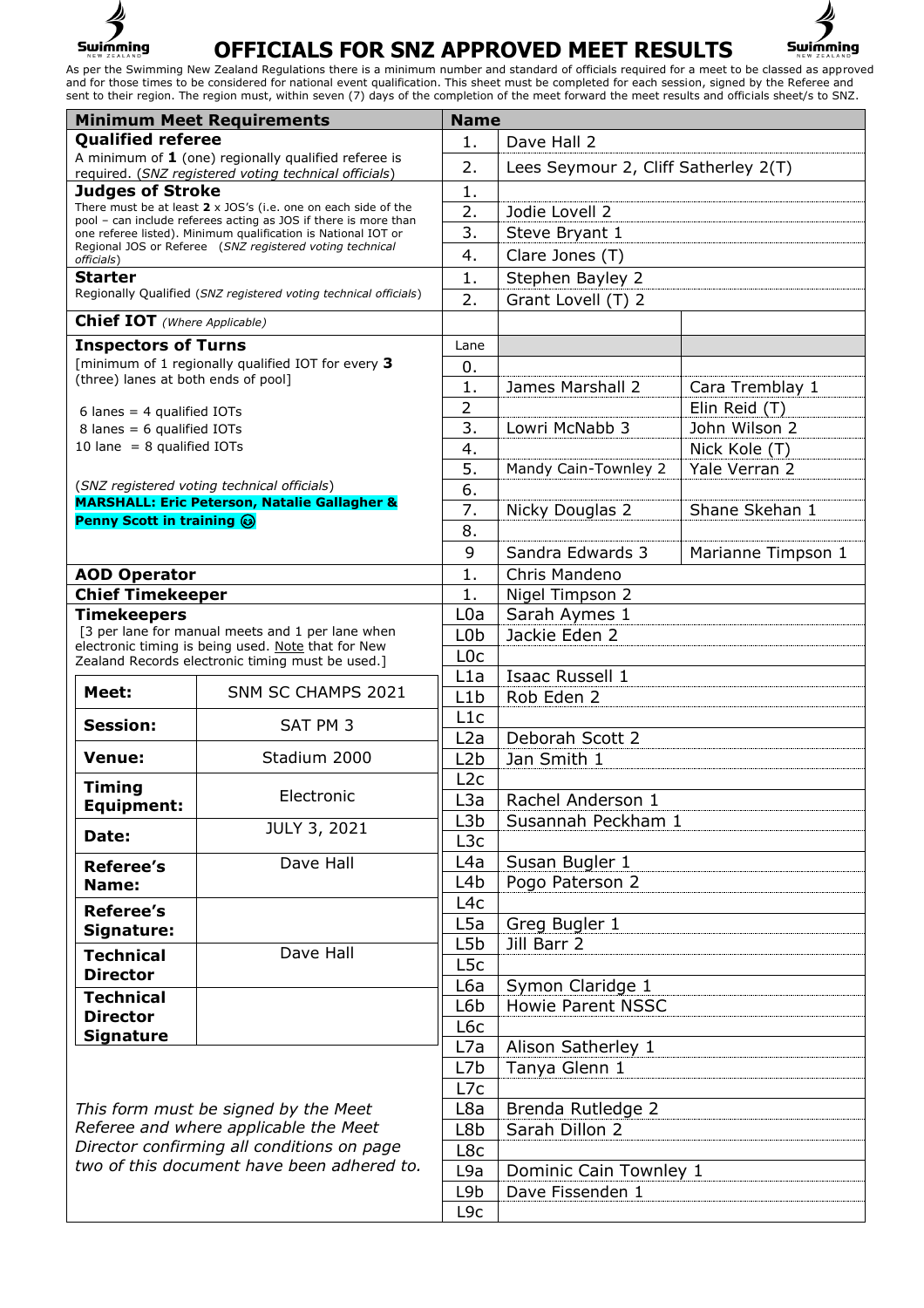



| <b>Minimum Meet Requirements</b>                                                 |                                                                                                                                  | <b>Name</b>                       |                                            |                    |
|----------------------------------------------------------------------------------|----------------------------------------------------------------------------------------------------------------------------------|-----------------------------------|--------------------------------------------|--------------------|
| <b>Qualified referee</b>                                                         |                                                                                                                                  | 1.                                | Jodie Lovell 3                             |                    |
|                                                                                  | A minimum of $1$ (one) regionally qualified referee is                                                                           | 2.                                | Lees Seymour 3                             |                    |
| required. (SNZ registered voting technical officials)<br><b>Judges of Stroke</b> |                                                                                                                                  | 1.                                | Hamish Grenfell 2                          |                    |
|                                                                                  | There must be at least $2 \times$ JOS's (i.e. one on each side of the                                                            | 2.                                | Kelly Marshall 3                           |                    |
|                                                                                  | pool - can include referees acting as JOS if there is more than<br>one referee listed). Minimum qualification is National IOT or | 3.                                | Lowri McNabb                               |                    |
|                                                                                  | Regional JOS or Referee (SNZ registered voting technical                                                                         | 4.                                |                                            |                    |
| officials)<br>Starter                                                            |                                                                                                                                  | 1.                                | Steve Bryant 2                             |                    |
|                                                                                  | Regionally Qualified (SNZ registered voting technical officials)                                                                 | 2.                                | Grant Lovell 3(T)                          |                    |
| <b>Chief IOT</b> (Where Applicable)                                              |                                                                                                                                  |                                   |                                            |                    |
|                                                                                  |                                                                                                                                  |                                   |                                            |                    |
| <b>Inspectors of Turns</b>                                                       | [minimum of 1 regionally qualified IOT for every 3                                                                               | Lane                              |                                            |                    |
| (three) lanes at both ends of pool]                                              |                                                                                                                                  | 0.                                |                                            |                    |
|                                                                                  |                                                                                                                                  | 1.<br>$\overline{2}$              | Margaret Oliver                            | Ben / Susie Glover |
| 6 lanes = $4$ qualified IOTs                                                     |                                                                                                                                  | 3.                                | Shane Skehan 2                             | Ruth Bell (T)      |
| 8 lanes = 6 qualified IOTs<br>10 lane $= 8$ qualified IOTs                       |                                                                                                                                  | 4.                                | Sloane Bayley (T)                          | Stephen Bayley 3   |
|                                                                                  |                                                                                                                                  | 5.                                | Sarah Clark 2                              |                    |
|                                                                                  | (SNZ registered voting technical officials)                                                                                      | 6.                                |                                            | Tim Ellena 1       |
|                                                                                  | <b>MARSHALL: Eric Peterson, Penny Scott</b>                                                                                      | 7.                                |                                            | Kate McKie         |
|                                                                                  |                                                                                                                                  | 8.                                | Marianne Timpson 2                         |                    |
|                                                                                  |                                                                                                                                  |                                   |                                            |                    |
|                                                                                  |                                                                                                                                  | 9<br>$\mathbf{1}$ .               | Nicky Douglas 3<br>Chris Mandeno           | Cara Tremblay 2    |
| <b>AOD Operator</b>                                                              |                                                                                                                                  | 1.                                |                                            |                    |
| <b>Chief Timekeeper</b><br><b>Timekeepers</b>                                    |                                                                                                                                  | L <sub>0</sub> a                  | Anna Loach 2                               |                    |
|                                                                                  | [3 per lane for manual meets and 1 per lane when                                                                                 | L <sub>0</sub> b                  | Brenda Rutledge 3                          |                    |
|                                                                                  | electronic timing is being used. Note that for New                                                                               | L <sub>0</sub> c                  | Jan Smith 2                                |                    |
|                                                                                  | Zealand Records electronic timing must be used.]                                                                                 | L1a                               |                                            |                    |
| Meet:                                                                            | SNM SC CHAMPS 2021                                                                                                               | L1b                               | Symon Claridge 2<br><b>Annette Adams 2</b> |                    |
|                                                                                  |                                                                                                                                  | L1c                               |                                            |                    |
| <b>Session:</b>                                                                  | SUN AM 4                                                                                                                         | L2a                               | Jane Grenfell 1                            |                    |
| <b>Venue:</b>                                                                    | Stadium 2000                                                                                                                     | L2b                               | Alison Satherley 2                         |                    |
|                                                                                  |                                                                                                                                  | L2c                               |                                            |                    |
| <b>Timing</b>                                                                    | Electronic                                                                                                                       | L <sub>3</sub> a                  | Ina Schulze Steinen 2                      |                    |
| <b>Equipment:</b>                                                                |                                                                                                                                  | L3b                               | Jackie Eden 2                              |                    |
| Date:                                                                            | JULY 4, 2021                                                                                                                     | L <sub>3</sub> c                  |                                            |                    |
| <b>Referee's</b>                                                                 | Jodie Lovell                                                                                                                     | L <sub>4</sub> a                  | Rob Eden 3                                 |                    |
| Name:                                                                            |                                                                                                                                  | L <sub>4</sub> b                  | <b>Bridgette Daly 2</b>                    |                    |
|                                                                                  |                                                                                                                                  | L4c                               |                                            |                    |
| <b>Referee's</b>                                                                 |                                                                                                                                  | L5a                               | <b>LONGMAN PARENT</b>                      |                    |
| Signature:                                                                       |                                                                                                                                  | L5b                               | Matt Yeo 2                                 |                    |
| <b>Technical</b>                                                                 | Jodie Lovell                                                                                                                     | L <sub>5</sub> c                  |                                            |                    |
| <b>Director</b>                                                                  |                                                                                                                                  | L6a<br><b>HOWIE PARENT (NSSC)</b> |                                            |                    |
| <b>Technical</b>                                                                 |                                                                                                                                  | L6b                               | Fran Watts 2                               |                    |
| <b>Director</b>                                                                  |                                                                                                                                  | L6c                               |                                            |                    |
| <b>Signature</b>                                                                 |                                                                                                                                  | L7a                               | Lis Cleland 2                              |                    |
|                                                                                  |                                                                                                                                  | L7b                               | Rachel Anderson 2                          |                    |
|                                                                                  |                                                                                                                                  | L7c                               |                                            |                    |
| This form must be signed by the Meet                                             |                                                                                                                                  | L8a                               | Sue Ketel 2                                |                    |
| Referee and where applicable the Meet                                            |                                                                                                                                  | L8b                               | Nicole Banks 2                             |                    |
| Director confirming all conditions on page                                       |                                                                                                                                  | L8c                               |                                            |                    |
| two of this document have been adhered to.                                       |                                                                                                                                  | L9a                               | Isaac Russell 2                            |                    |
|                                                                                  |                                                                                                                                  | L9b                               | Tanya Glenn 2                              |                    |
|                                                                                  |                                                                                                                                  | L9c                               |                                            |                    |
|                                                                                  |                                                                                                                                  |                                   |                                            |                    |